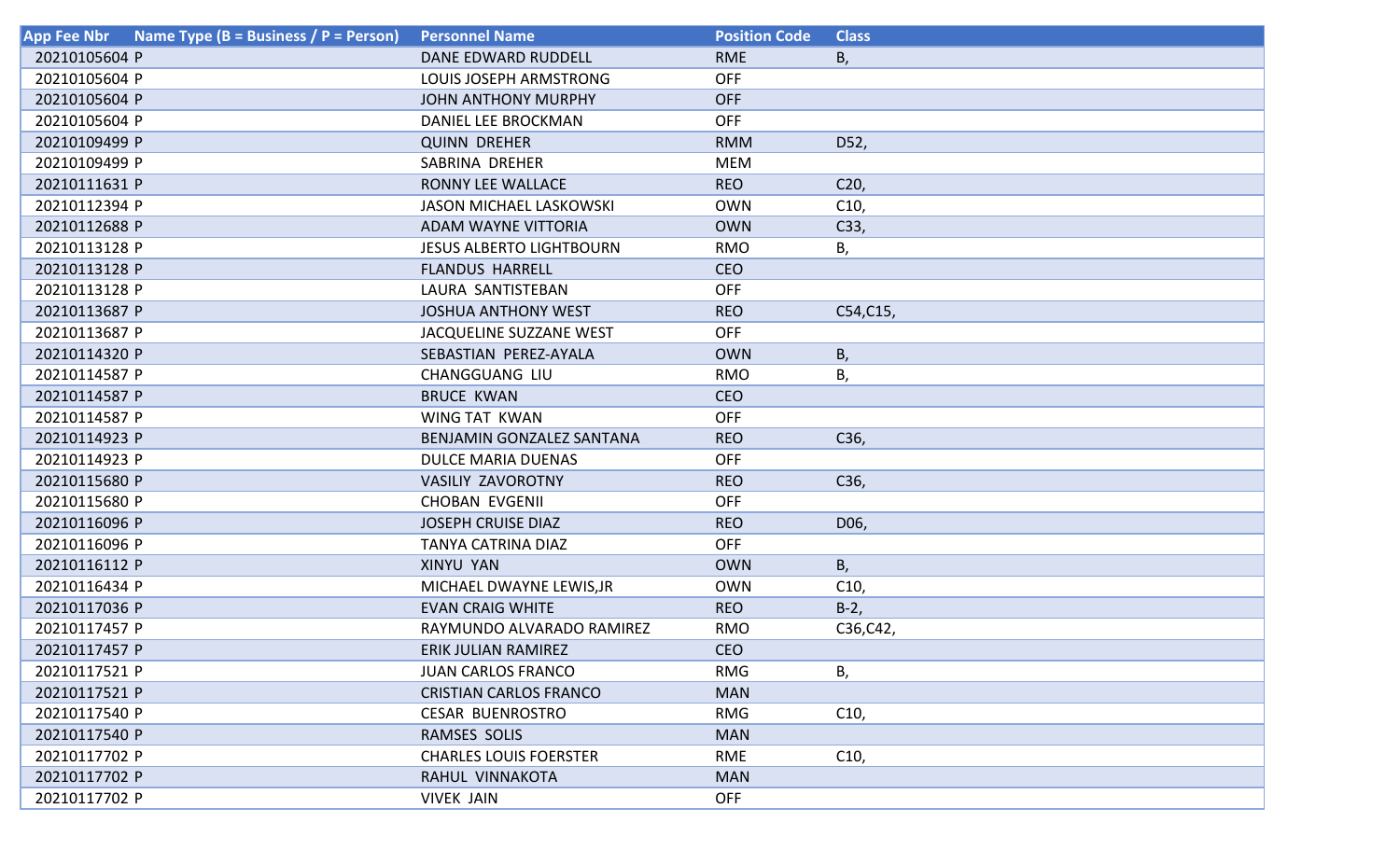| 20210117825 P | <b>KYLE ANTHONY CLAVEAU</b>       | <b>RMO</b> | А,                     |
|---------------|-----------------------------------|------------|------------------------|
| 20210117825 P | <b>NIKKI LYNNE ROBLES</b>         | <b>CEO</b> |                        |
| 20210117915 P | <b>SETH J FENN</b>                | <b>REO</b> | В,                     |
| 20210117982 P | JOHN CHRISTOPHER VILLEGAS         | <b>OWN</b> | C <sub>20</sub>        |
| 20210117999 P | <b>JOHN MARTIN LEE</b>            | <b>RMM</b> | C54,                   |
| 20210118105 P | MICHAEL ALI MOORE                 | <b>REO</b> | $B-2,$                 |
| 20210118105 P | PHI HAI NGUYEN                    | <b>OFF</b> |                        |
| 20210118105 P | <b>COLBY DUONG</b>                | <b>OFF</b> |                        |
| 20210118264 P | <b>HANY HELMY GAD</b>             | <b>REO</b> | $C-6$                  |
| 20210118294 P | <b>CARL HOWELLS TOWNE</b>         | <b>OWN</b> | В,                     |
| 20210118295 P | <b>GERARDO ESTACIO CANDELARIO</b> | <b>OWN</b> | $C-7,$                 |
| 20210118301 P | RUBEN VILLAREAL                   | <b>OWN</b> | C15,                   |
| 20210118305 P | <b>ZELJKO MIKA HIZAK</b>          | <b>OWN</b> | Β,                     |
| 20210118308 P | MOHAMMAD ALI MOSTOFIAN            | <b>OWN</b> | Β,                     |
| 20210118441 P | JAVIER CRUZ ESPINOZA              | <b>RME</b> | $C-9$ ,                |
| 20210118441 P | MARITZA CRUZ ZARAGOZA             | <b>OFF</b> |                        |
| 20210118451 P | ROBERT KENNETH FOSTER             | <b>REO</b> | А,                     |
| 20210118454 P | ZHASMENA ZEYNALYAN                | <b>RMO</b> | В,                     |
| 20210118454 P | EDIK KHACHATRYAN                  | <b>CEO</b> |                        |
| 20210118456 P | <b>ROSS NELSON SEALY</b>          | <b>REO</b> | C <sub>15</sub>        |
| 20210118533 P | <b>REY URIOSTEGUI</b>             | <b>OWN</b> | C33,                   |
| 20210118562 P | ARTURO CESAR LEAL MATA            | <b>RMO</b> | В,                     |
| 20210118562 P | <b>JOSUE DANIEL ARANA</b>         | <b>CEO</b> |                        |
| 20210118562 P | SEVERO ARANA                      | <b>OFF</b> |                        |
| 20210118713 P | ANTONIO VEGA, JR                  | <b>REO</b> | $C-6$                  |
| 20210118713 P | <b>ANTONIO VEGA, III</b>          | <b>OFF</b> |                        |
| 20210118782 P | <b>MARK ANDREW WATTENBARGER</b>   | <b>REO</b> | Β,                     |
| 20210118790 P | <b>BOBBY WAYNE GRAYSON, JR</b>    | <b>RMO</b> | А,                     |
| 20210118790 P | <b>ROBERT S WATSON</b>            | <b>OFF</b> |                        |
| 20210118790 P | RICHARD CLAYTON JONES             | <b>OFF</b> |                        |
| 20210118790 P | SEAN KEVIN MC NALLY               | <b>MEM</b> |                        |
| 20210118798 P | JOHN DE LA ROSA                   | <b>OWN</b> | C <sub>20</sub>        |
| 20210118799 P | SANJEEV ACHARYA                   | <b>RMO</b> | B,C10,C36,C43,C20,C16, |
| 20210118799 P | <b>ADAM T MCCLURE</b>             | <b>CEO</b> |                        |
| 20210118944 P | ADI AFLALO                        | <b>RMO</b> | D28,                   |
| 20210118966 P | LEOPOLDO OROZCO                   | <b>REO</b> | C <sub>20</sub>        |
| 20210118966 P | DOLORES ELISABETH OROZCO          | <b>OFF</b> |                        |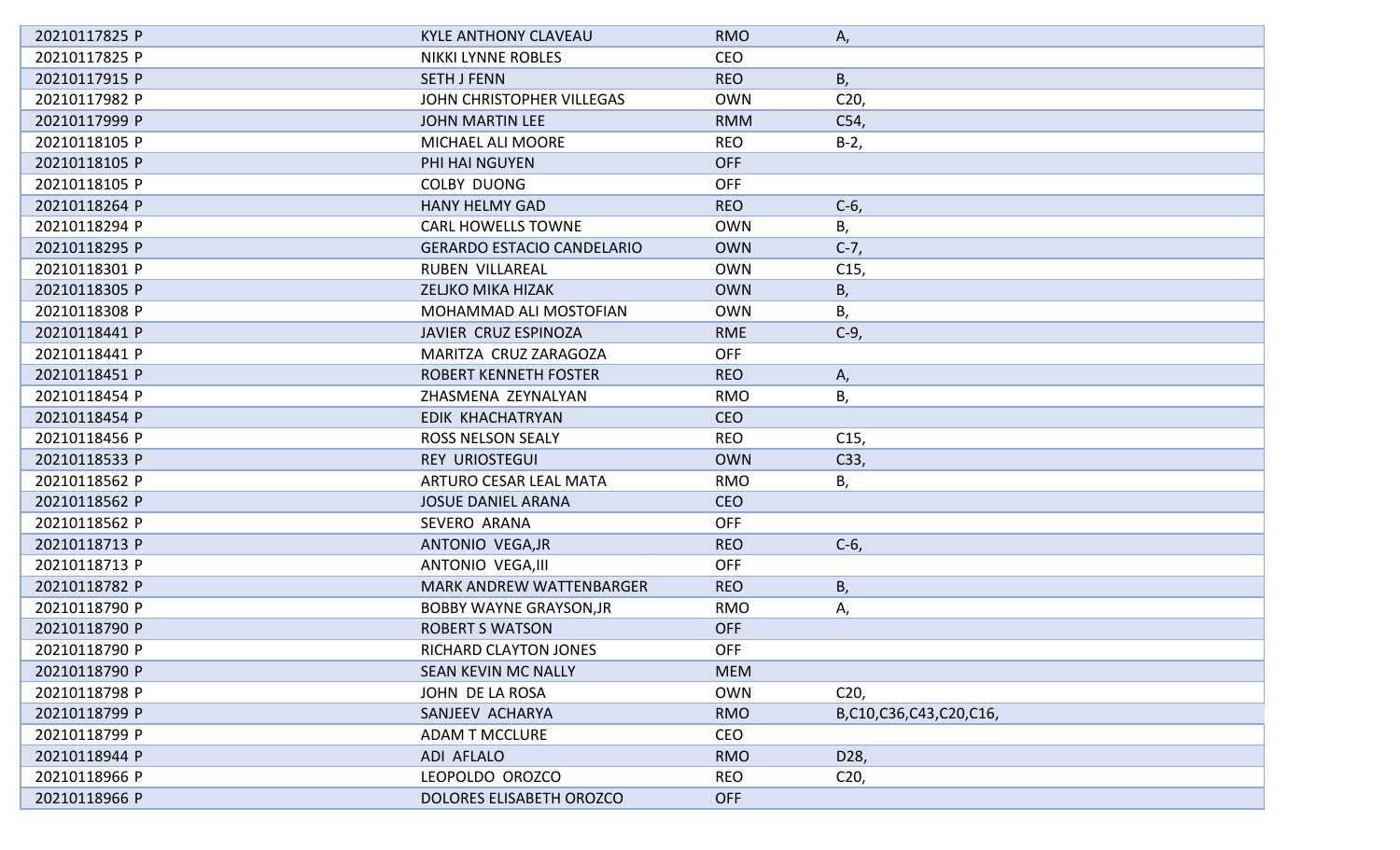| 20210118994 P | NELSON FERMIN CANSECO ORTEGA       | <b>OWN</b> | C33,            |
|---------------|------------------------------------|------------|-----------------|
| 20210118995 P | LUIS MANUEL DE ANDA                | <b>OWN</b> | C33,            |
| 20210118997 P | FRANCISCO RICARDO CONCHAS OROZCO   | <b>OWN</b> | C39,            |
| 20210118998 P | <b>JUAN CARLOS GARCIA GONZALEZ</b> | <b>OWN</b> | C13,            |
| 20210119000 P | <b>ALVARO FERNANDO MORALES</b>     | <b>REO</b> | C36,            |
| 20210119004 P | <b>TAMARKUS AMON MC ELVANE</b>     | <b>OWN</b> | В,              |
| 20210119005 P | <b>OSCAR FIDEL GOMEZ PEREZ</b>     | <b>REO</b> | В,              |
| 20210119007 P | <b>TREVOR VAN SMITH</b>            | <b>REO</b> | C10,            |
| 20210119007 P | ARTHUR LEONARDO GREEN, JR          | <b>OFF</b> |                 |
| 20210119007 P | <b>COREY SHANE WATSON</b>          | <b>OFF</b> |                 |
| 20210119010 P | <b>MOR RICHTER LEVINSON</b>        | <b>RMO</b> | C27,            |
| 20210119010 P | <b>AREL SHAI LEVINSON</b>          | <b>CEO</b> |                 |
| 20210119011 P | FAVIO VALENCIA, JR                 | <b>REO</b> | C <sub>27</sub> |
| 20210119011 P | MARIA CARMEN VALENCIA              | <b>OFF</b> |                 |
| 20210119011 P | FAVIO VALENCIA VERDUZCO, SR        | <b>OFF</b> |                 |
| 20210119012 P | <b>JASON CONRAD BOESL</b>          | <b>RMM</b> | C17,            |
| 20210119012 P | <b>BRYAN LEE WILKINSON</b>         | <b>MEM</b> |                 |
| 20210119012 P | <b>PATRICK MARK FISCHER</b>        | <b>MEM</b> |                 |
| 20210119012 P | ALEJANDRO JAVIER GONZALEZ          | <b>MEM</b> |                 |
| 20210119012 P | <b>KATHRYN ANNE MARRIOTT</b>       | <b>MEM</b> |                 |
| 20210119012 P | <b>MANUEL MATTHEW GONZALEZ</b>     | <b>MEM</b> |                 |
| 20210119012 P | <b>REGINALD LYNN HARRIS</b>        | <b>MEM</b> |                 |
| 20210119013 P | <b>JUSTIN ALEXANDER SAMUEL</b>     | <b>RMG</b> | $B-2,$          |
| 20210119018 P | <b>ANGIE THI PHAM</b>              | <b>RMM</b> | D38,            |
| 20210119018 P | <b>ANTHONY PHI VO</b>              | <b>MEM</b> |                 |
| 20210119018 P | ANDRE VUONG VO                     | <b>MEM</b> |                 |
| 20210119019 P | <b>THOMAS COREY OCONNOR</b>        | <b>QPT</b> | C <sub>20</sub> |
| 20210119019 P | SAMUEL BURSE, JR                   | <b>GPT</b> |                 |
| 20210119020 P | RAIFF FREIRE DE MENDES, SR         | <b>REO</b> | C33,            |
| 20210119021 P | <b>BRANDON CANCHOLA</b>            | <b>OWN</b> | C33,            |
| 20210119022 P | JEFFREY ASHTON MURPHY              | <b>REO</b> | D06,            |
| 20210119024 P | ANTONIO GONZALEZ-RODRIGUEZ         | <b>OWN</b> | $B-2,$          |
| 20210119025 P | THEODORE JOSEPH WIECHEC            | <b>OWN</b> | C33,            |
| 20210119028 P | <b>ENRIQUE GARCIA</b>              | <b>OWN</b> | $B-2$ ,         |
| 20210119029 P | <b>SCOTT CHRISTOPHER STROUSE</b>   | <b>OWN</b> | В,              |
| 20210119031 P | <b>LUIS MIGUEL GARCIA LOPEZ</b>    | <b>REO</b> | C27,            |
| 20210119032 P | <b>AUSTIN TAYLOR FLYNN</b>         | <b>RMO</b> | Β,              |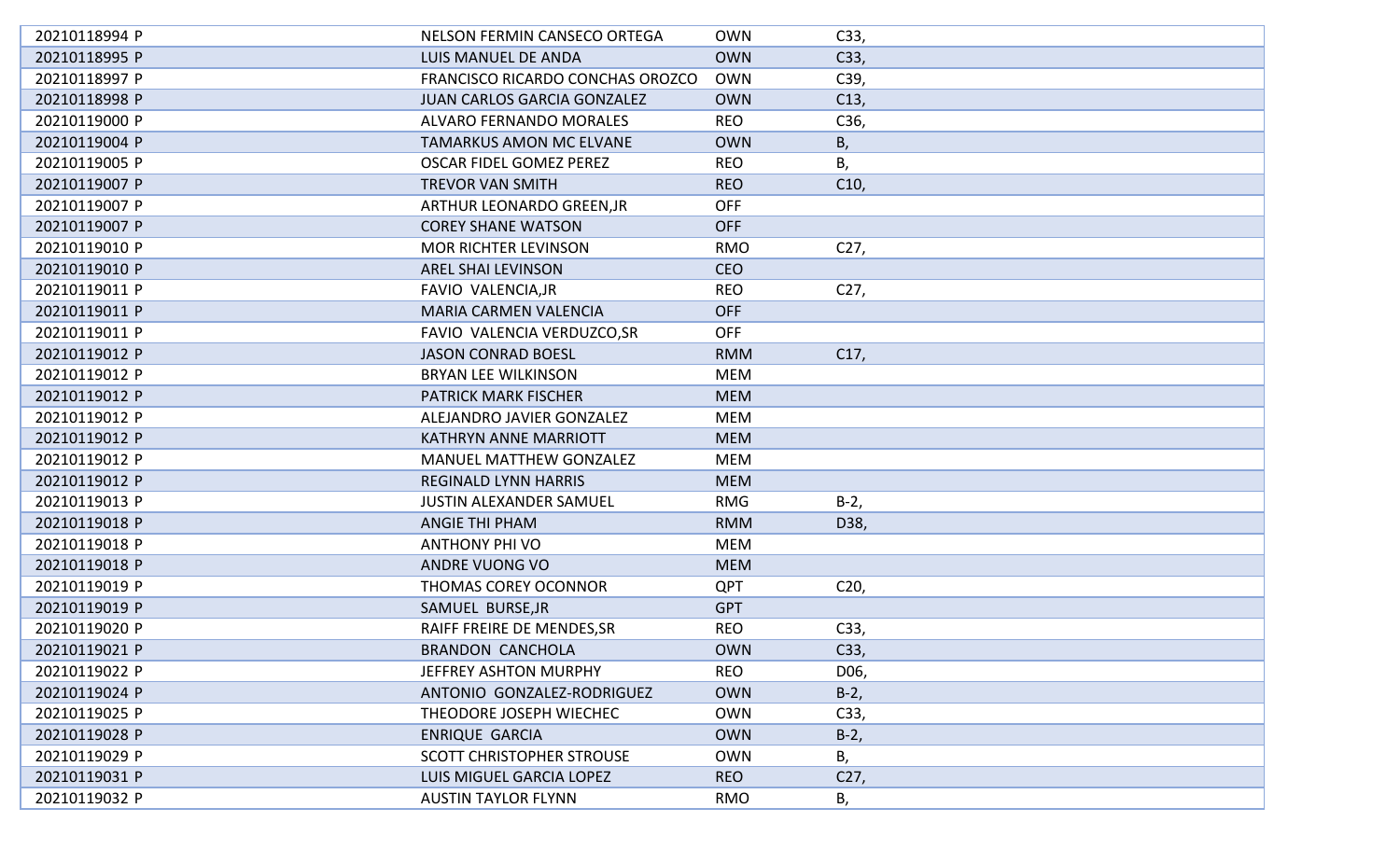| 20210119033 P | <b>SEAN PATRICK KEARNEY</b>        | <b>RMG</b> | Β,              |
|---------------|------------------------------------|------------|-----------------|
| 20210119040 P | ROGELIO PEREZ, JR                  | <b>REO</b> | В,              |
| 20210119045 P | <b>BRYAN DAVID HARPOLE</b>         | <b>REO</b> | D12,            |
| 20210119049 P | <b>TERRY SU KIM</b>                | <b>OWN</b> | C33,            |
| 20210119051 P | <b>GERGORY JACQUES MADAOUI</b>     | <b>OWN</b> | C10,            |
| 20210119179 P | ARTURO GRACIANO                    | <b>OWN</b> | D49,            |
| 20210119184 P | <b>TAYLOR JEAN-PETRIE MANN</b>     | <b>REO</b> | Β,              |
| 20210119191 P | <b>CHRISTOPHER MICHAEL RICE</b>    | <b>RMM</b> | Β,              |
| 20210119191 P | MICHAEL TODD SMAY                  | <b>MEM</b> |                 |
| 20210119191 P | MICHAEL ROBERT DAVIS               | MEM        |                 |
| 20210119193 P | <b>JUAN MANUEL HERNANDEZ</b>       | <b>REO</b> | Β,              |
| 20210119193 P | <b>HECTOR KRON HERNANDEZ</b>       | <b>OFF</b> |                 |
| 20210119194 P | SAMUEL CARLOS RODRIGUEZ            | <b>RMO</b> | C15,            |
| 20210119194 P | SUSANA ALICIA VALDEZ               | <b>CEO</b> |                 |
| 20210119195 P | <b>RYAN NORMAND ROUSSEL</b>        | <b>REO</b> | В,              |
| 20210119195 P | <b>JARED SIMON ROUSSEL</b>         | <b>OFF</b> |                 |
| 20210119216 P | <b>JOSE LUIS ARELLANO</b>          | <b>REO</b> | C33,            |
| 20210119218 P | <b>HONG SU KIL</b>                 | <b>QPT</b> | В,              |
| 20210119218 P | <b>SANG HOON KIL</b>               | <b>GPT</b> |                 |
| 20210119330 P | HENRY YUN HONG MAK                 | <b>REO</b> | В,              |
| 20210119356 P | CESAR ALEJANDRO PADILLA-BARRETO    | <b>REO</b> | D49,            |
| 20210119396 P | <b>JOSE PEREZ ARREDONDO</b>        | <b>OWN</b> | C <sub>10</sub> |
| 20210119529 P | <b>ADAM CHRISTOPHER ZIEGLER</b>    | <b>OWN</b> | C10,            |
| 20210119620 P | <b>JOHN CHARLES LISLE</b>          | <b>RMM</b> | А,              |
| 20210119620 P | <b>CHRISTOPHER MICHAEL CARMACK</b> | <b>MEM</b> |                 |
| 20210119620 P | <b>CLAYTON MICHAEL CARMACK</b>     | <b>MEM</b> |                 |
| 20210119620 P | <b>CASEY JAKOB PALENSHUS</b>       | <b>MEM</b> |                 |
| 20210120107 P | ERIN BROOKE GILBEAU                | <b>OWN</b> | Β,              |
| 20210203367 P | <b>CHRISTY MARIE SANTILLAN</b>     | <b>REO</b> | А,              |
| 20210204446 P | LAWRENCE SAIED MORERA              | REO.       | В,              |
| 20210204466 P | <b>STEVEN MATTHEW TURNER</b>       | <b>RME</b> | В,              |
| 20210204691 P | ANDREW TYRONE SOUZA                | <b>REO</b> | C <sub>20</sub> |
| 20210204736 P | <b>CHRISTINA MARIE CURTIN</b>      | <b>REO</b> | D42,            |
| 20210204844 P | KEITH LEE HELMING                  | RME        | C10,            |
| 20210205024 P | <b>CARLOS SAUL RAYAS</b>           | <b>OWN</b> | D64,            |
| 20210205074 P | NICHOLAS MOSQUEDA                  | <b>QPT</b> | C39,            |
| 20210205088 P | DAREN ALLEN HUSA                   | <b>RMO</b> | A, B, C-9, C-8, |